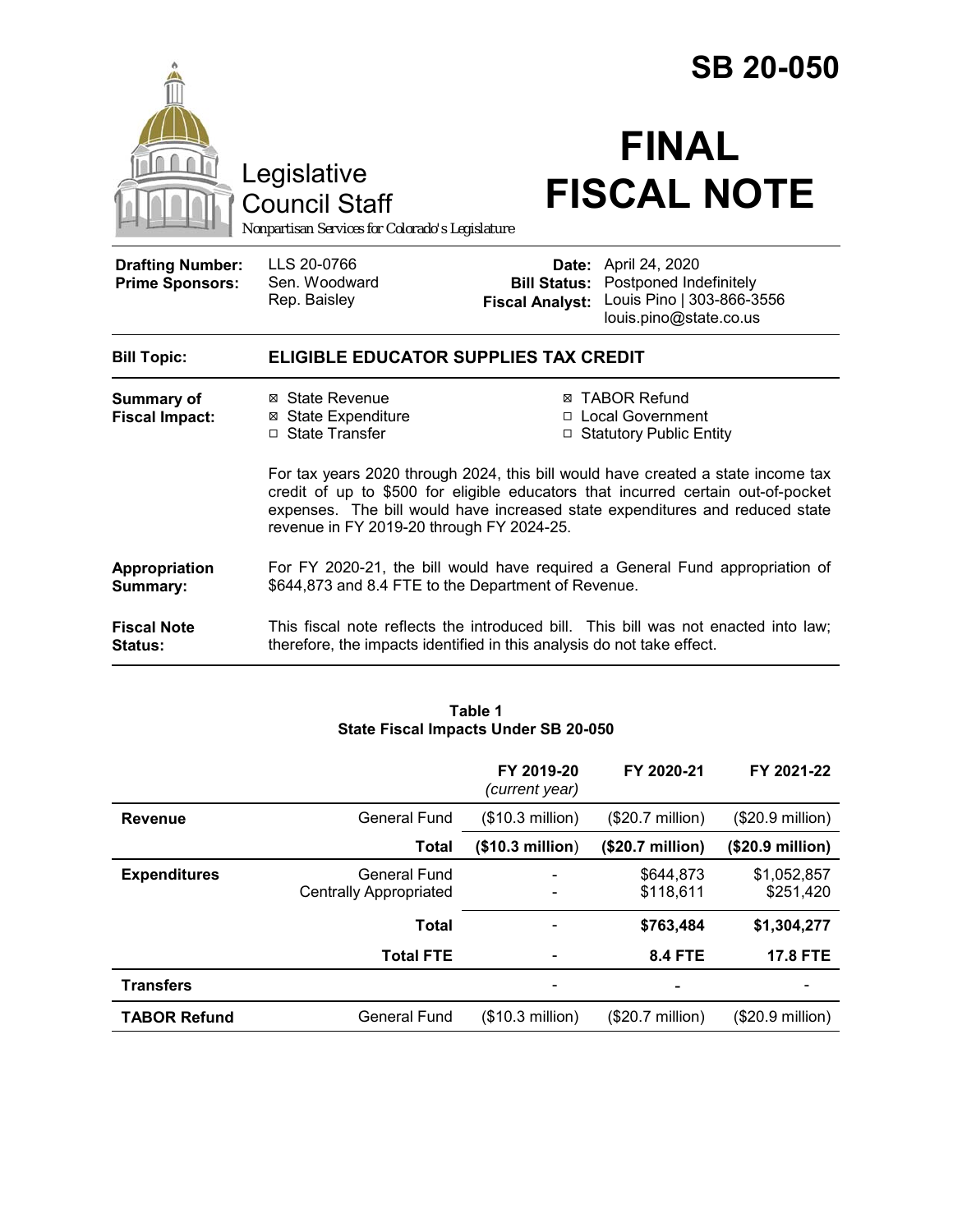April 24, 2020

# **Summary of Legislation**

For tax years 2020 through 2024, the bill creates a state income tax credit of up to \$500 for eligible educators that incur certain out-of-pocket expenses for educating kindergarten through twelfth grade students in Colorado.

The credit amount is equal to the educator's qualifying expenses in excess of \$250 but not exceeding \$750. The bill ties the definition of an eligible educator and qualified expenses to the federal educator expense deduction. The tax credit is refundable, meaning if the amount exceeds the taxpayer's state income tax liability, the balance is refunded to the taxpayer.

# **State Revenue**

The bill is expected to decrease General Fund revenue by \$10.3 million in the current FY 2019-20 (half-year impact). Full-year revenue reductions of up to \$21.4 million will continue each year through FY 2023-24, with a half-year impact of \$10.7 million in FY 2024-25, when the credit is repealed. The bill reduces individual income tax revenue, which is subject to TABOR.

**Assumptions.** In FY 2018-19, there were almost 60,000 principals and teachers in Colorado's public schools (data for private schools was not available). In 2017, about 56,190 Colorado taxpayers claimed the federal educator expense deduction, at an average of \$250 per taxpayer, according to the Internal Revenue Service The maximum federal tax deduction a qualified educator may claim is \$250 each year.

The fiscal note assumes that the taxpayer population eligible for this credit will grow by 1 percent each year from 2017 until tax year 2024. Data from the Bureau of Labor Statistics estimates the number of teachers will increase on average by 1 percent each year until 2026. Beginning in tax year 2020, the first tax year the credit is available under the bill, the fiscal note assumes 95 percent (54,998) of qualified taxpayers will spend more than \$250 on educator expenses. Of these taxpayers, half will spend up to \$500 in qualified expenses, generating a refundable tax credit of \$250 per taxpayer. The remaining taxpayers will expend at least \$750, qualifying for a \$500 refundable credit. Data from the U.S. Department of Education shows, on average, teachers spent about \$479 of their own money on classroom supplies without reimbursement in 2015.

If the refundable income tax credit creates an incentive for more qualified taxpayers to purchase classroom supplies or if a larger number of taxpayers spend more than the \$250 assumed under this fiscal note, the revenue impact of the bill will be higher than estimated.

# **State Expenditures**

The bill will increase General Fund expenditures by \$763,484 and 8.4 FTE in FY 2020-21 and by \$1.3 million and 17.8 FTE in FY 2021-22. Through FY 2024-25, the Department of Revenue will require 21.5 FTE to administer the income tax credit. The income tax credit is not available after tax year 2024. Expenditures are summarized in Table 2 and detailed below.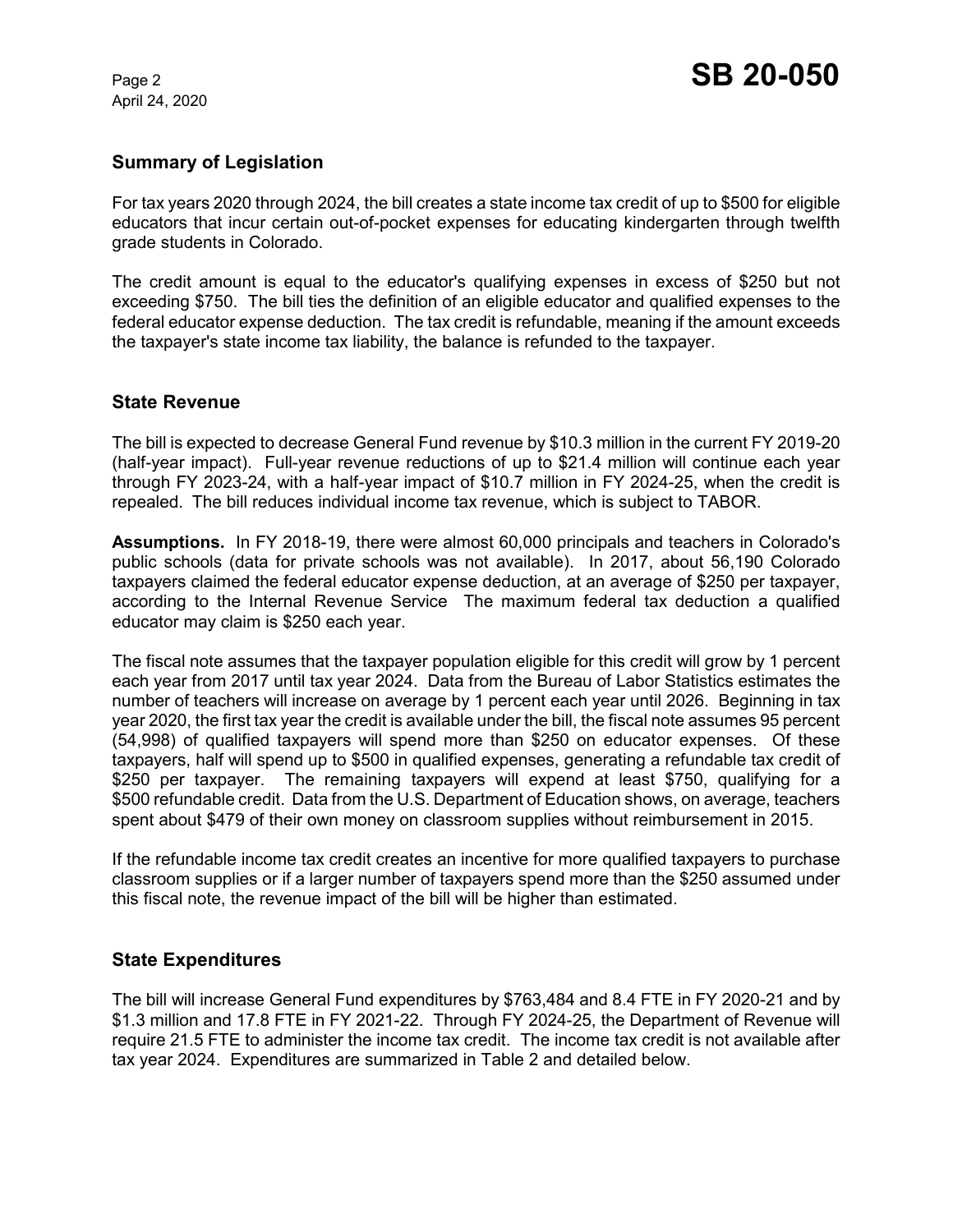|                                         | FY 2020-21 | FY 2021-22 |
|-----------------------------------------|------------|------------|
| <b>Department of Revenue</b>            |            |            |
| <b>Personal Services</b>                | \$422,991  | \$897,211  |
| <b>Operating Expenses</b>               | \$13,635   | \$24,030   |
| <b>Capital Outlay Costs</b>             | \$124,000  |            |
| <b>Computer Programming and Testing</b> | \$24,360   | \$1,600    |
| Document Management and Postage         | \$5,767    | \$7,256    |
| Lease Space                             | \$54,120   | \$122,760  |

Centrally Appropriated Costs\* \$118,611 \$251,420 FTE – Personal Services 6.4 FTE 17.8 FTE

> **Total Cost \$763,484 \$1,304,277 Total FTE 8.4 FTE 17.8 FTE**

**Table 2 Expenditures Under SB 20-050**

 *\* Centrally appropriated costs are not included in the bill's appropriation.*

**Tax administration.** The Department of Revenue will require resources to process income tax credits claimed under the bill. Since there is not a third-party verification process to certify if the taxpayer qualifies as an eligible educator and if the claimed expenses meet the criteria in the bill, expenditures assume that 100 percent of claimed credits will be reviewed, consistent with current department policy. In general, refundable income tax credits have a higher rate of fraud and require additional documentation and review. All expenditures for FY 2021-22 are for ongoing tax credit administration and continue through FY 2024-25. The majority of the expenditure increase is attributable to staffing in the Taxpayer Service Division to review tax credits claimed, identify and address taxpayer errors, and manage call and correspondence volume associated with the new tax credit. For FY 2020-21, estimated personnel costs assume a January 1, 2021, start date to administer tax credits claimed on 2020 tax forms.

**Computer programing.** This bill requires changes to the department's GenTax software system. Changes are programmed by a contractor at a rate of \$225 per hour. The changes will increase General Fund expenditures by \$9,000, representing 40 hours of programming. All GenTax programming changes are tested by the department. Testing will require contract personnel totaling \$15,360, representing 640 hours at a rate of \$24 per hour.

For FY 2019-20 only, the bill requires changes to two tax forms at a cost of \$1,200 per form. Expenditures for form changes occur in the Department of Personnel and Administration using reappropriated Department of Revenue funds. The department will also incur postage costs.

**TABOR refunds.** The bill is expected to decrease state General Fund obligations for TABOR refunds by \$10.3 million in the current FY 2019-20, \$20.7 million in FY 2020-21 and \$20.9 million in FY 2021-22. Under current law and the December 2019 Legislative Council Staff forecast, the bill will correspondingly decrease the amount refunded to taxpayers via sales tax refunds made available on income tax returns for tax years2020, 2021 and 2022, respectively. A forecast of state revenue subject to TABOR is not available beyond FY 2021-22.